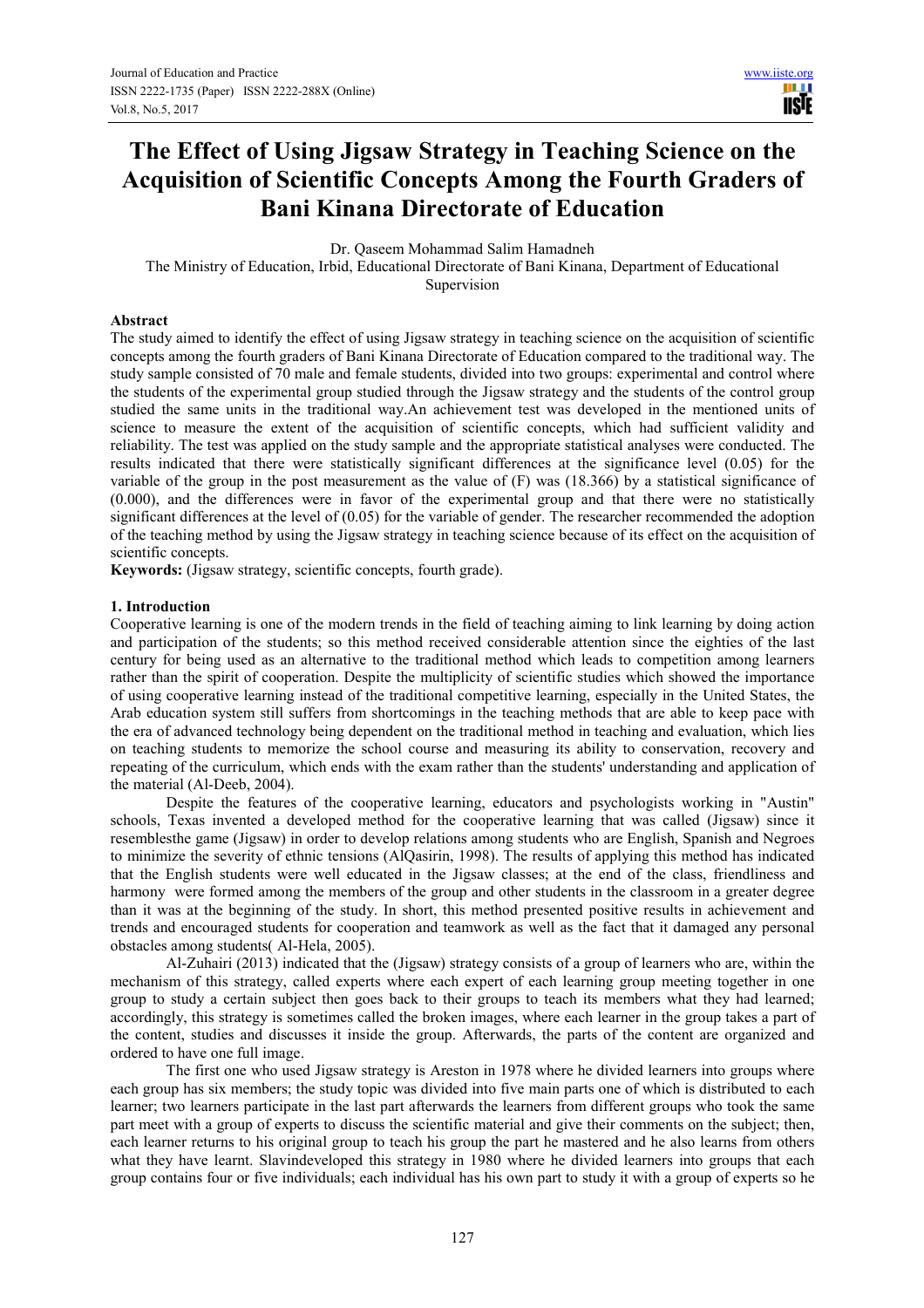can become an expert in this part being responsible for teaching it to others; this is called inter-reliability which makes the team members rely on each other during performance (Al-Zuhairi, 2013).

The complementary strategy is developed by (Aronson, Etal., 1978), where he divided the class into small cooperative groups consisting of 5-6 members cooperating among each other. This strategy is divided into two types (Aziz, 2010):

#### **A. Jigsaw 1**

It is based on the division of students into a group of members that each member of a group learns a part of the course to be taught to all the students of the group; each member is responsible for teaching the material he receives from the teacher to the rest of the members; students are set to individual tests while the whole group evaluates the cooperativejob.

#### **B. Jigsaw2**

This strategy is established by (Slavin, 1978), which is a modification of (Jigsaw I) where all students read the course but focusing on different topics; students focusing on the same topic, study their topics then teach them to the members of their groups; the members of the team pass quizzes in each course been focused on and the degree obtained to the students is given to the team.

A lot of research and applied studies refer to merging the two strategies as one strategy under the title (Jigsaw), which refers to the growing interest in the importance of the cooperative work, and its effect on understanding and perceiving knowledge, the availability of a sense of love and positive attitudes towards academic subjects, which increases the positive dependence among individuals and encourage the individual responsibility, directing the social skills, and finally communication and working effectively within the group (Aziz, 2010).

#### **1.1. Previous studies**

Al-Qaisi (2015) aimed to identify the effect of Jigsaw strategy compared to the traditional way in the achievement of physics and scientific processes for the students of the first middle grade in Fatima Zahra school for girls of Al-Anbar General Directorate of Education from the first four chapters of Physics of the first semester of the year 2014; the study sample consisted of (62) female students by (32) students for section A and (31) students for section B in addition to those who failed the course and who were statistically excluded to ensure equivalence due to their additional experiences. To confirm the equivalence of the search groups, they were examined according to the following variables: chronological age in months, achievement in the sixthgrade science, and previous information. The study showed that using Jigsaw strategy in teaching physics led to the superiority of the experimental group on the control group in achievement and scientific operations.

(Al-Obeidi, 2013) aimed to identify the effectiveness of the Jigsaw strategyof the cooperative learning in the achievement of the female fourth graders in history compared to the traditional way. The study sample consisted of two groups: pilot and control in Diyala; the pilot group consisted of (42) female students that were taught according to Jigsaw strategy and the control group that consisted of (43) female students taught via the traditional method. The researcher prepared an achievement test in history consisting of 50 test multiple choice items and the researcher confirmed the validity, reliability and objectivity of the test. After analyzing data through using the T-test of two independent samples, the researcher concluded the presence of statistically significant difference in favor of the experimental group which studied history via Jigsaw.

(Deep, 2011) aimed at providing the students of the educational rehabilitation diploma at the Faculty of Education at the University of Damascus the contemporary concept and strategies of the individualization of education through Jigsaw of cooperative learning. To achieve the objectives of the research, the researcher prepared an educational unit according to the systems, which consisted of four parts: the concept of individualized instruction, individual's described education system, the personal education system and the audio guidance system. The proposed educational unit was applied on a sample of 54 male and female students from various specialties of educational rehabilitation diploma students at the Faculty of Education at the University of Damascus. The students' acquisition of each part of the four parts of the unit was tested through the pretest / posttest whose validity and reliability were examined. The study concluded the presence of statistically significant differences at the level (0.05) between the mean degrees of the students in the pre-test and their mean degrees in the posttestin all the proposed parts of the unit (the concept of individualized instruction, individual's described education system, the personal education system and the audio guidance system); this difference is in favor of their mean degrees in the posttest; that is a difference resulted from the large, effective and significant size via Jigsaw of the cooperative learning on the students' achievement where the size effect values (ETA square) ranged (0.95 - 0.97) in all the parts of the educational unit.

(Al-Darraji, 2011) aimed to identify the effect of Jigsaw and conceptual maps on the achievement of Child Psychology course among the female students of the Teachers' Training Institute. A partial control experimental design and the post-test were selected as a design of the study and the Teachers' Training institute in Baghdad's Rusafare presented the intentional sample of the study; 3 sections in the third grade were randomly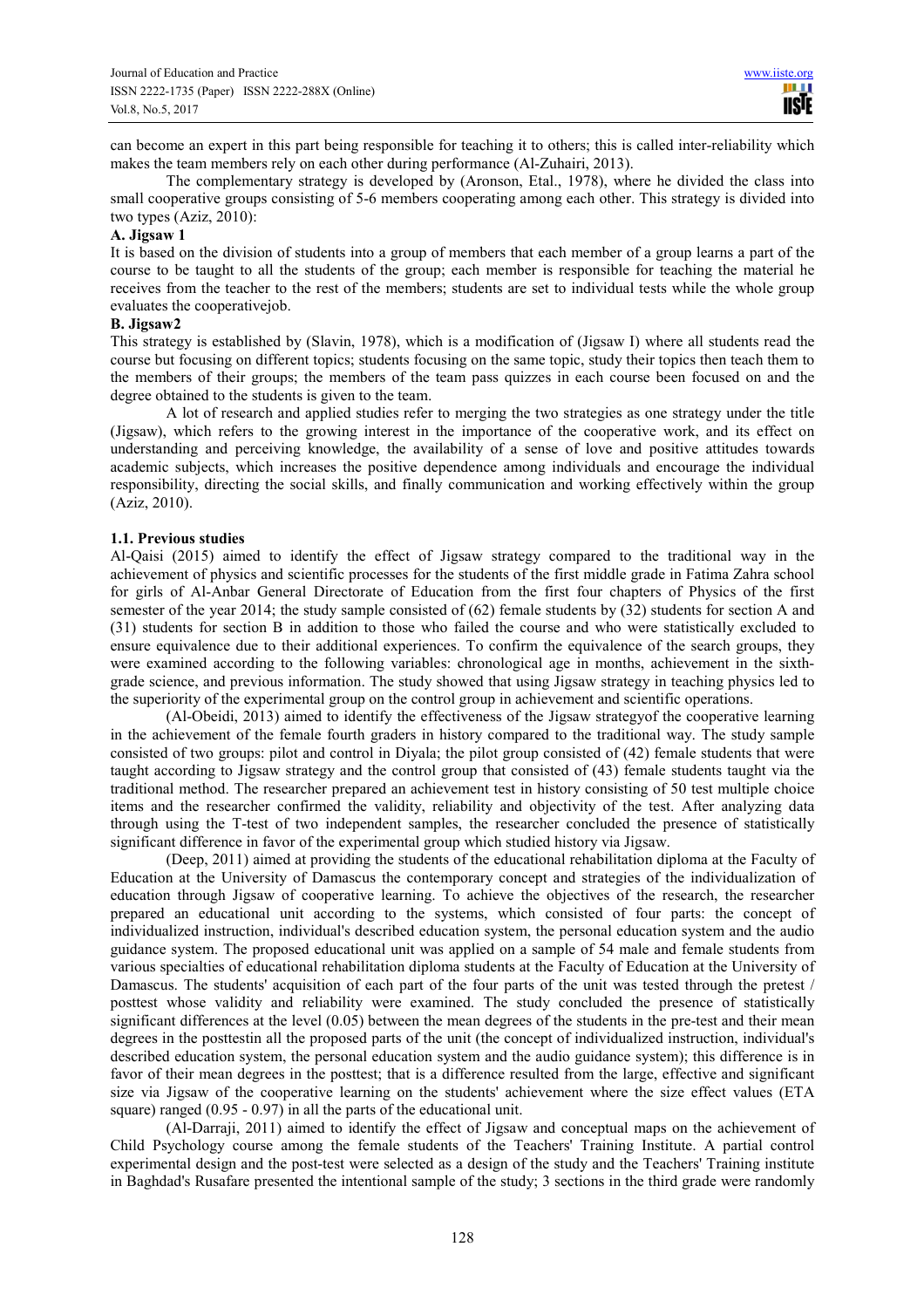selected and the study sample consisted of 90 female students by 30 students in the first experimental group representing section 2, which studied the Jigsaw strategy, the second experimental group consisted of 30 students representing section 1 which studied through the conceptual maps, and the control group consisted of 30 students representing section 3, which studied through the traditional way (lecture); equivalence among groups was conducted in the variables of (chronological age, intelligence, the previous cumulative average and the educational achievement of the parents). A test was prepared for the final achievement through applying the post achievement test. The study concluded the excellence of the first experimental group that studied via the Jigsaw strategyover the second experimental group that studied through the conceptual maps, the excellence of the students of the first experimental group that studied via the Jigsaw strategy over the control group, which studied via the traditional way, and finally the excellence of the students of the second experimental group that studied through the conceptual maps over the control group, which studied via the traditional way.

(Aziz, 2010) aimed to identify the effect of using the jigsaw strategy of cooperative learning on the achievement of the first-grade students of teacher training institutes in mathematics. The study was conducted on a sample of first gradersin the teacher training institutes amounting to (49) studentsrepresenting two divisions of the first graders of the academic year 2009/2010. The researcher used the experimental design of two equal groups where the sample was chosen through the random way and distributed it to two groups: the first is the experimental which studied mathematics using the jigsaw of cooperative learning and the second is the control group, who learns through the traditional way. Equivalence was conducted between the two groups according to the variables of the chronological age of the student, his grades for all courses and his degree in mathematics in the third grade and finally the educational level of parents. Afterwards, the researcher prepared the lesson plans for the topics of the first and second semesters of the mathematics of the first grade of the teacher training institutes, as well as an achievement test in the first and second semesters of the same mathematics, whose reliability coefficients were calculated. Then, he studied the two groups for six weeks then conducted the achievement test to the students of the sample; the results indicated that there are statistically significant differences between the mean achievement of students studying mathematics using the jigsaw cooperative learning and the mean students' achievement studying mathematics through the traditional way in favor of the experimental group.

(Abu Shouk, 2010) aimed to reach for the design of a proposed program that uses the cooperative learning method (Jigsaw) in teaching chemistry of the second grade and the effect of this program on the academic achievement and retention among students through education compared to the effect of the traditional methods that the original society of the study consisted of all the second secondary graders of the White Nile state. The researcher used the multi-stage cluster method for the selection of the study sample that consisted of forty-eight students, which were later distributed into an experimental group of twenty-four students and a control group of twenty-four students; a development standard was designed for the program consisting of four axes: objectives, content, teaching methods and evaluation and it was judged by a committee of scientists and a guide that was designed to the cooperative teacher explaining the method of using jigsaw cooperative learning method to the experimental group. The teacher/trainer taught the experimental group the developed unit of halogens through the jigsaw and also taught the control group the same unit developed in the traditional way. The researcher prepared a pre and post achievement test on all the members of the sample after the end of the experiment that lasted six weeks. The study results showed the existence of significant differences between the experimental group and the control group in the academic achievement in favor of the experimental group and the presence of statistically significant differences between the experimental group and the control group in keeping learning in favor of the experimental group due to the effectiveness of the proposed program, which uses the jigsaw of the cooperative approach of learning.

 (Al-Hila, 2007) aimedto investigate the effect of cooperative learningbased on expert groups (Jigsaw2) and the gender of students on the immediate and delayed achievement for the students of the faculties of Educational Sciences in the course of education design compared to the normal cooperative learning. The study sample consisted of 62 male and female students by (22)male students and (40) female studentsfrom the students of the Faculty of educational Sciences of the international relief Agency in their fourth year enrolled in education design course for the second semester 2002/2003. The members of the study sample were randomly chosen into two groups: experimental and control; the members of the experimental group studied the course through the cooperative learning based on expert groups (Jigsaw2) while the members of the control group studied through the normal cooperative learning. An achievement test in its final image was prepared consisting of a hundred multiple-choice items, whose validity and reliability were verified and whose reliability coefficient was (90%).

The results showed the presence of statistically significant differences in the direct and delayed achievement among the students of the two groups of study that are attributed to the teaching method in favor of the students of the experimental group who have studied via the cooperative learning based on the expert groups, and to the gender of the students in favor of females. The results of the analysis did not reveal any statistically significant difference due to the interaction between the learning method and the students'gender.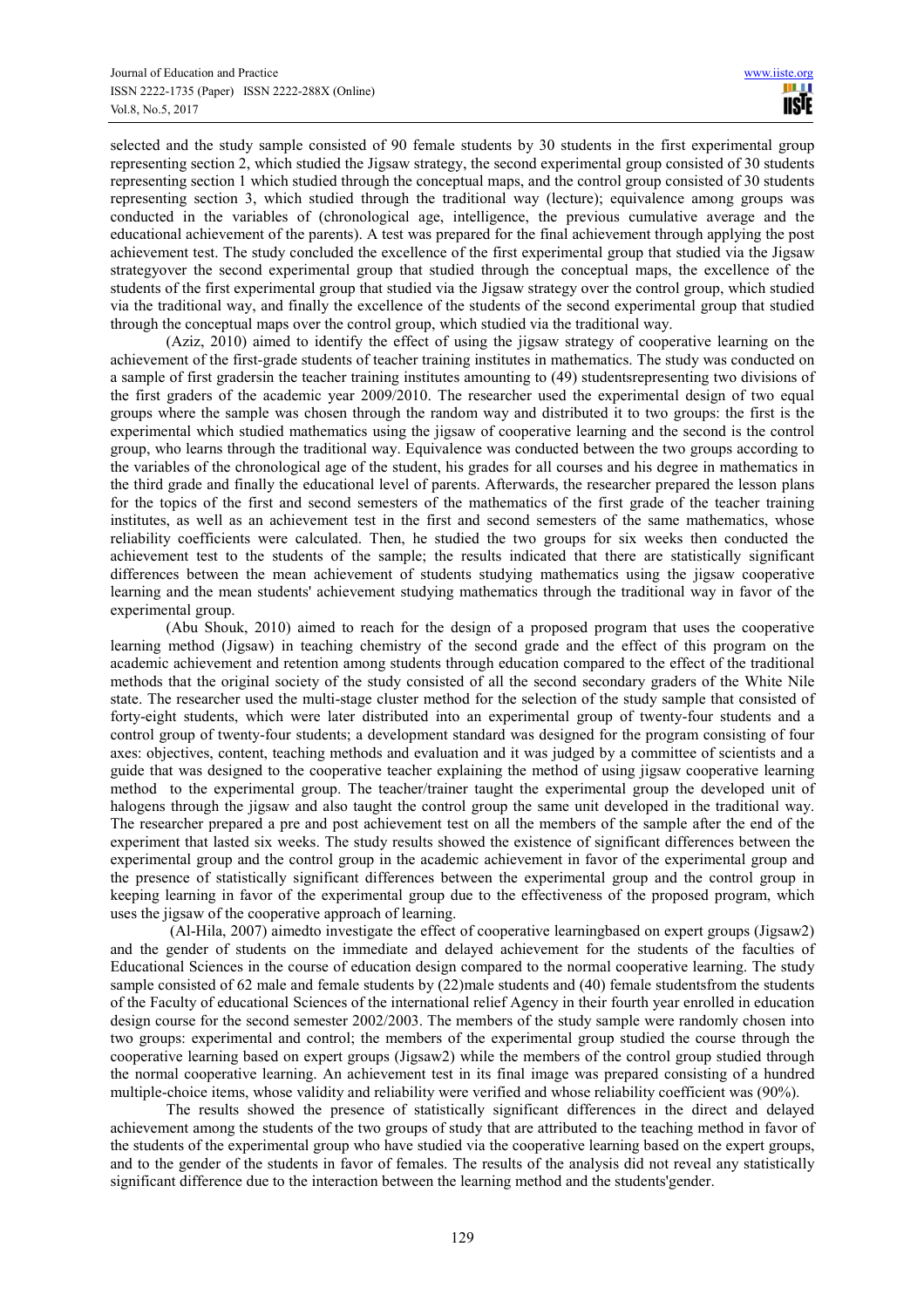# **1.2. Commenting on Previous Studies**

Through a review of the previous studies, it was obvious that there are studies dealing with jigsaw strategy as (Al- Qaisi, 2015) and (Al- Obeidi, 2012); it is noted that all these studies have used the test as a tool for the detection of variables. We also noticed that they were conducted by several countries that in Sudan, (Abou Shouk, 2010) was conducted and in Syria, (Deep, 2011) was conducted. The previous studies were benefited from through being familiarized with the theoretical literature and benefit from them in the theoretical literature and identifying the findings of the studies and transferring them to teachers in the field in order to apply them.

# **2. Study Problem and Questions**

Given the diversity and multiplicity of teaching skills of all subjects and the difficulty of the performance from one skill to another, more appropriate and better strategies are sought in the modern field of teaching and education so as to accelerate the learning process of such skills in line with the rapid developments. Through the experience of the researcher in the field of teaching course, it was evident that there is a clear contrast in learning the teaching of courses, which is due, according to the researcher, to the educational curricula's lack of any new inventions and retaining the traditional means and methods with no more focusing on the situational embarrassment owned by the student which may hinder and slow the learning process, accordingly, the researcher shed light on this problem through the use of a new strategy which is jigsaw as an attempt to find a new way or mechanism to get to achieve the objectives of the learning process, which is the correct learning at a good level for all students. This study will try to answer the following questions:

- What is the effect of using jigsaw in teaching science on the acquisition of scientific concepts among the fourth-grade students in Bani Kinana Directorate of Education?

- are there statistically significant difference in the effect of using Jigsaw strategy in teaching science on the acquisition of scientific concepts among the students of the fourth-grade students in Bani Kinana Directorate of Education due to the gender of the students (male, female)?

# **3. Study Objectives:**

This study was to investigate the effect of usingJigsaw strategy in teaching science on the acquisition of scientific concepts at the fourth-grade primary students in Bani Kinana directorate of education and examine the presence of a difference in the acquisition of scientific concepts among them according to gender (male, female).

# **4. Study Importance**

The importance of Jigsaw stems from the facts that: the jigsaw strategy encourages creativity through work, research, participation and thinking, encourages dialogue among students themselves and between students and the teacher, and encourages the exchange of ideas and information; it is one of the active learning forms that is based on the social construction philosophy, calls for the fact that teaching and learning are in a social orbit, works on setting control inside the semester since students are busy working all time and decreases the load for the slow students.

#### **5. Study Limitations:**

- **Temporal limitations**: This study was applied in the first semester of the academic year 2016-2017.

- **Spatial limitations**: This study was applied in the schools of Bani Kinana Directorate of Education in the Hashemite Kingdom of Jordan.

- **Objective limitations**: This study was limited to studying the effect of using Jigsaw strategy in teaching science on the acquisition of scientific concepts.

#### **Procedural Definitions**

- **Jigsaw strategy of Cooperative learning**: This method lies in organizing students to work in small groups consisting of 5-6 members, and each student is given information that is not given to another in the group making him an expert in the part of the subject after receiving tasks; afterwards, the students are prepared to teach their own subject after being mastered by the students of the groups; then, they are selected and granted degrees or other rewards.

- **Fourth grade**: all the students enrolling to study for the first semester of 2016/2017.

**- Scientific Concepts: a set of ideas that have been circulated in certain events, observations or situations that are formed to each individual; they consist of a meaning and understanding of associated words, phrases or operations.** 

# **6. Study Methodology**

The researcher relied on the semi-experimental method, which relies on studying the differences between the two samples in reality without controlling other variables to identify the effect of using Jigsaw strategy in teaching science on the acquisition of scientific concepts among the fourth graders in Bani Kinana Directorate of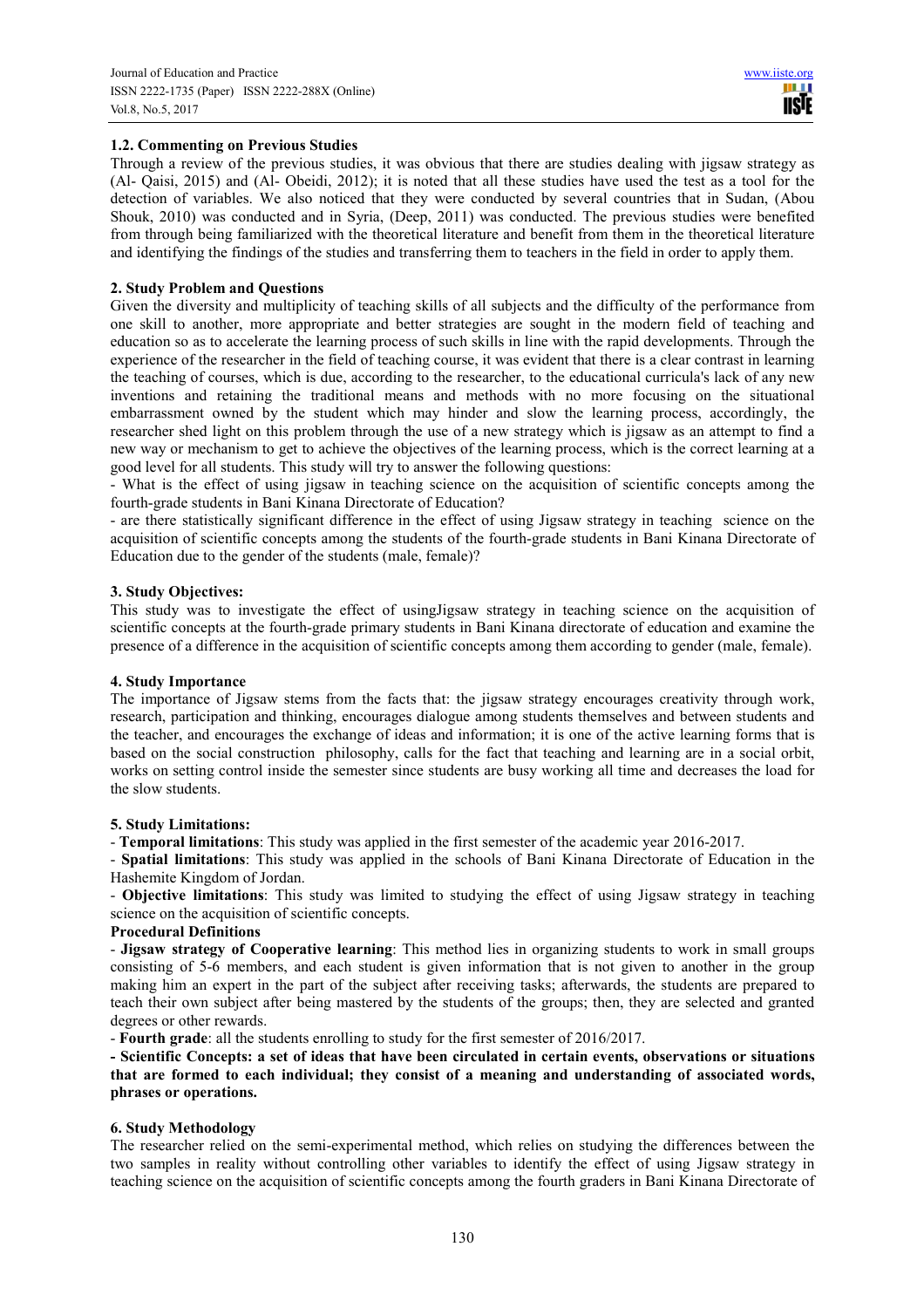#### Education.

# **7. Study Population and Sample**

The study population consisted of all the fourth grade students in Bani Kinana Directorate of Education. The study sample consisted of 70 male and female students who were selected intentionally from four classes in Yubla elementary school for boys, Harta elementary school for boys, Harta elementary school for girls and Yubla elementary school for girls; the random selection of the members of the study sample was conducted consisting of two groups:control group (17) male students and (18) female students and an experimental group of (17) male students and 18 female students; the students of the experimental group studied the scientific concepts through the cognitive maps, while the students of the control group studied through the traditional method . Table 1 shows how the members of the study sample were distributed according to its variables:

| <b>Variables</b> | Level                                    | <b>Frequency</b> | percentage |  |
|------------------|------------------------------------------|------------------|------------|--|
|                  | Male                                     | 34               | 48.57      |  |
| Gender           | Female                                   | 36               | 51.43      |  |
|                  | <b>Total</b>                             | 70               | 100.00     |  |
|                  | <b>Yubla Elementary School for Boys</b>  | 17               | 24.29      |  |
| <b>School</b>    | <b>Harta Elementary School for Boys</b>  |                  | 24.29      |  |
|                  | <b>Harta Elementary School for Girls</b> | 18               | 25.71      |  |
|                  | <b>Yubla Elementary School for Girls</b> | 18               | 25.71      |  |
|                  | Total                                    |                  | 100.00     |  |

|  |  | Table 1. Distribution of respondents according to the variables (gender, school) |
|--|--|----------------------------------------------------------------------------------|
|--|--|----------------------------------------------------------------------------------|

# **8. Study Tools:**

# **First, the Educational Material by UsingJigsaw strategy**

The unit of study was selected from the science book of the fourth grade of Bani Kinana Directorate of Education; the researcher analyzed the lessons and determined the educational goals expected to be achieved. After a review of literature and the previous studies on Jigsaw strategy, the researcher determined the scientific concepts contained in these lessons and then designed the required teaching methods by using Jigsaw strategy. To confirm the validity of such methods, their design and information, it was presented to a group of 8 specialized arbitrators in educational science and methods of teaching science; their comments and suggestions were taken into account and amended as required.

# **8.1. Second: TestingConcepts**

- In order to achieve the objectives of the study, the researcher prepared a test of concepts of the fourth grade science taught in the Hashemite Kingdom of Jordan where the test was designed with the help of the school book of science in addition to the teacher's guide; also, the content of the subject matter was analyzed and a specifications' table was prepared due to the scientific concepts of this unit. In light of this, the items of the concepts' test were prepared consisting of (20) multiple choice items. The test was prepared according to the following steps:

- Determining the purpose of the test, a measurement of the achievement of the fourth graders in the scientific concepts contained in science.

- Identifying the general objectives of the unit and the behavioral objectives according to Bloom's Classification (remembering, understanding, application, analysis, forming and evaluation).

- The content of the teaching material was analyzed from the content of the fourth grade science and divided into major and minor topics.

- Preparing a specifications' table to determine the number of items needed for each level of the object and the subject.

- Writing the items of the achievement test in accordance with the specification table, determining the grades on the items and the total grade and determining the test time and forming it in its initial image.

# **8.2. Test Validity and Reliability**

The test in its initial image was displayed to a group of experienced arbitrators in the field of measurement and evaluation and the methods of teaching science, in order to express their opinionson the linguistic formation of items, the appropriateness of the test items to the goal of test, and the appropriateness of the items to the levels of goals; their views and suggestions were taken into account and deletions and amendments were made as required; the researcher depended on (84%) as an agreement percent on the validity of the item by the arbitrators. To identify the consistency extent between the test items and the test as a whole, the test will be applied on an exploratory sample of 20 male and female students from outside the study sample, where the correlation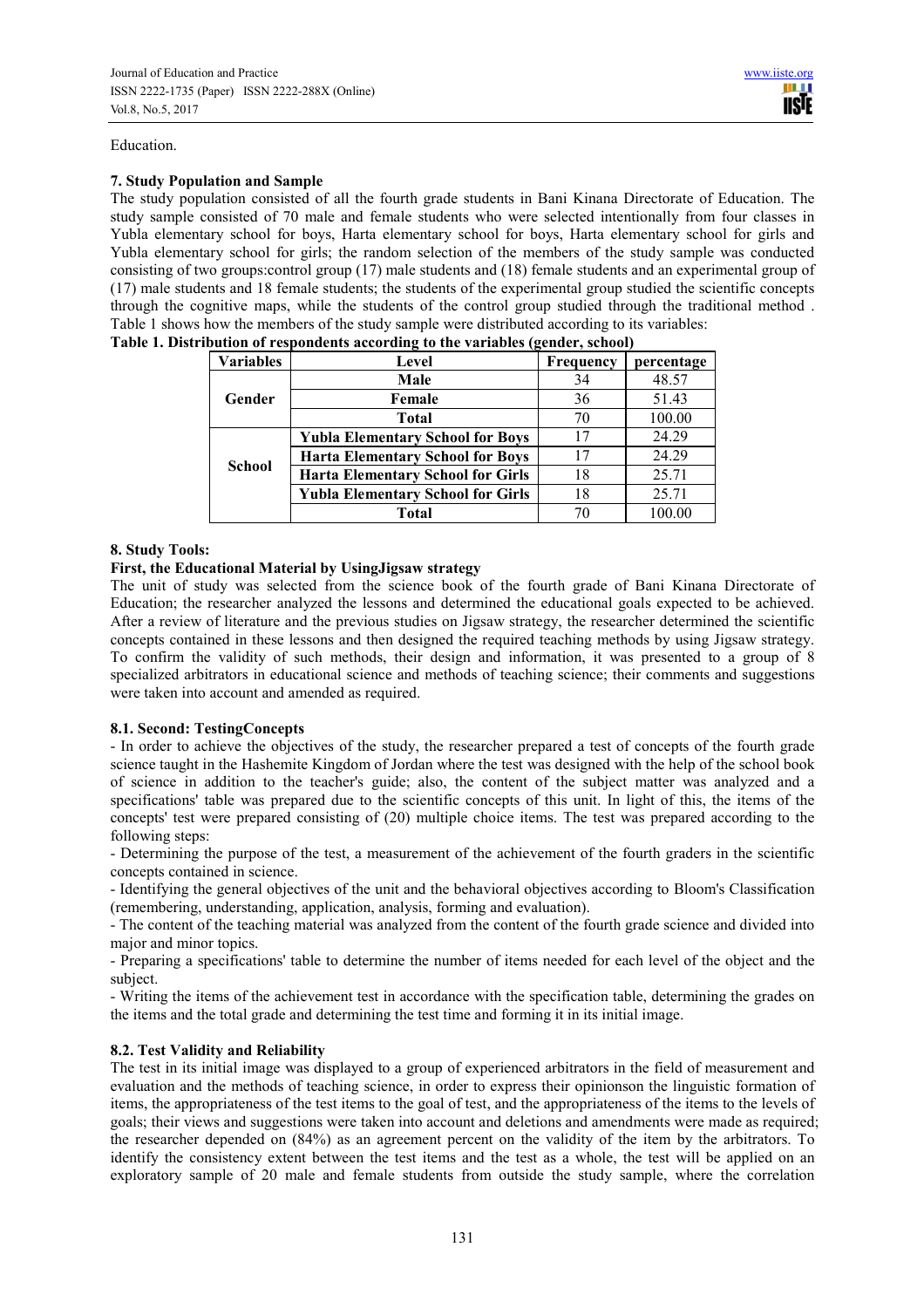coefficients will be calculated between each item and the test as a whole using Pearson correlation coefficient, which should be positive, not less than 0.30 and statistically significant so that the test can enjoy a validity degree.

To confirm the significances of the structural validity of the test, it has been applied on anexploratory sample of 25 male and female students outside the study sample and the community itselfto ascertain the extent of harmony between the test items and the test as a whole; Table 2 illustrates this.

| No. | Item correlation with the test as a whole | No. | Item correlation with the test as a whole |
|-----|-------------------------------------------|-----|-------------------------------------------|
|     | $0.61**$                                  | 13  | $0.51*$                                   |
| 2   | $00:58**$                                 | 14  | $0.67**$                                  |
| 3   | $00:57**$                                 | 15  | $0.65**$                                  |
|     | $0.45*$                                   | 16  | $00:57**$                                 |
|     | $00:55$ **                                | 17  | $0.60**$                                  |
| 8   | $0.48*$                                   | 18  | $0.63**$                                  |
| 9   | $0.62**$                                  | 19  | $00:52**$                                 |
| 11  | $00:57$ **                                | 20  | $00:59$ **                                |
| 12  | $0.61**$                                  |     |                                           |

\*\* Correlation coefficients are significant at the level of  $(\alpha \le 0.01)$ 

\* Correlation coefficients are significant at the level of  $(\alpha \le 0.05)$ 

Table 2 shows that all the correlation coefficients between the test items and the test as a whole ranged between (0.45-0.67), which indicates the presence of a correlation between the items and the test as a whole, which are significant and acceptable for the purposes of applying this study.

The researcher applied the reliability steps on a sample of (20) male and female students from outside the study sample in two ways, namely: the reliability of the internal consistency using Kuder–Richardson Formula (20) KR (20), (KR20) coefficient, and the (test-re- test). (KR 20 was (0.82) and the test-re-test reliability coefficient was (0.87), which are acceptable for the purposes of applying the study.

# **8.3. Test Correction**

The test in its final case consists of (20) multiple choice items where each item has four alternatives: three wrong alternatives and right alternative; the right answer for each item is given one degree, and zero if the student answered wrongly; accordingly, the total degree of the test is (20).

# **8.4. Study Application Procedures**

In order to achieve the objectives of the study, the researcher followed the following steps:

- Reviewing the theoretical literature and the previous studies and identifying the study problem and questions.

- Identifying the study community and sample.
- Building the educational material for Jigsawo strategy and confirming its validity.

- Developing an achievement test to measure the acquisition of scientific concepts among the fourth graders in Bani Kinana Directorate of Education and confirming its validity and reliability.

- applying the study where the members of the control group were appointed followed by those of the experimental group randomly; afterwards, the equivalence of the two groups was confirmed through a pre-test; the researcher supervised the science teachers in the sample schools, trained and directed them to apply the study where the scientific topics were taught to the male and female students of the experimental group through the cognitive maps, while the male and female students of the control group were taught traditionally through the textbook of science that has been taught in the school year 2016/2017.

- After the end of the application process, a post test was conducted for the experimental and control groups; afterwards, the test was corrected, grades were collected, statistical analyses were conducted to answer the test questions, come up with results, suggest recommendations.

# **8.5. Statistical Processing**

The following statistical methods were used through the (SPSS): where the (TWO-WAY ANOVA) was used to verify the equivalence of the control and experimental groups in addition to the arithmetic means, standard deviations of the two tests: pretest and post-test according to the variables of group and gender, and also the (ANCOVA) to figure out the differences between the experimental and control groups in the post-test.

#### **8.6. Equivalence between the two groups**

To ensure the equivalence of the two groups on the pre-test, the (TWO-WAY ANOVA) was applied to detect the differences between the control and experimental groups in the post-test.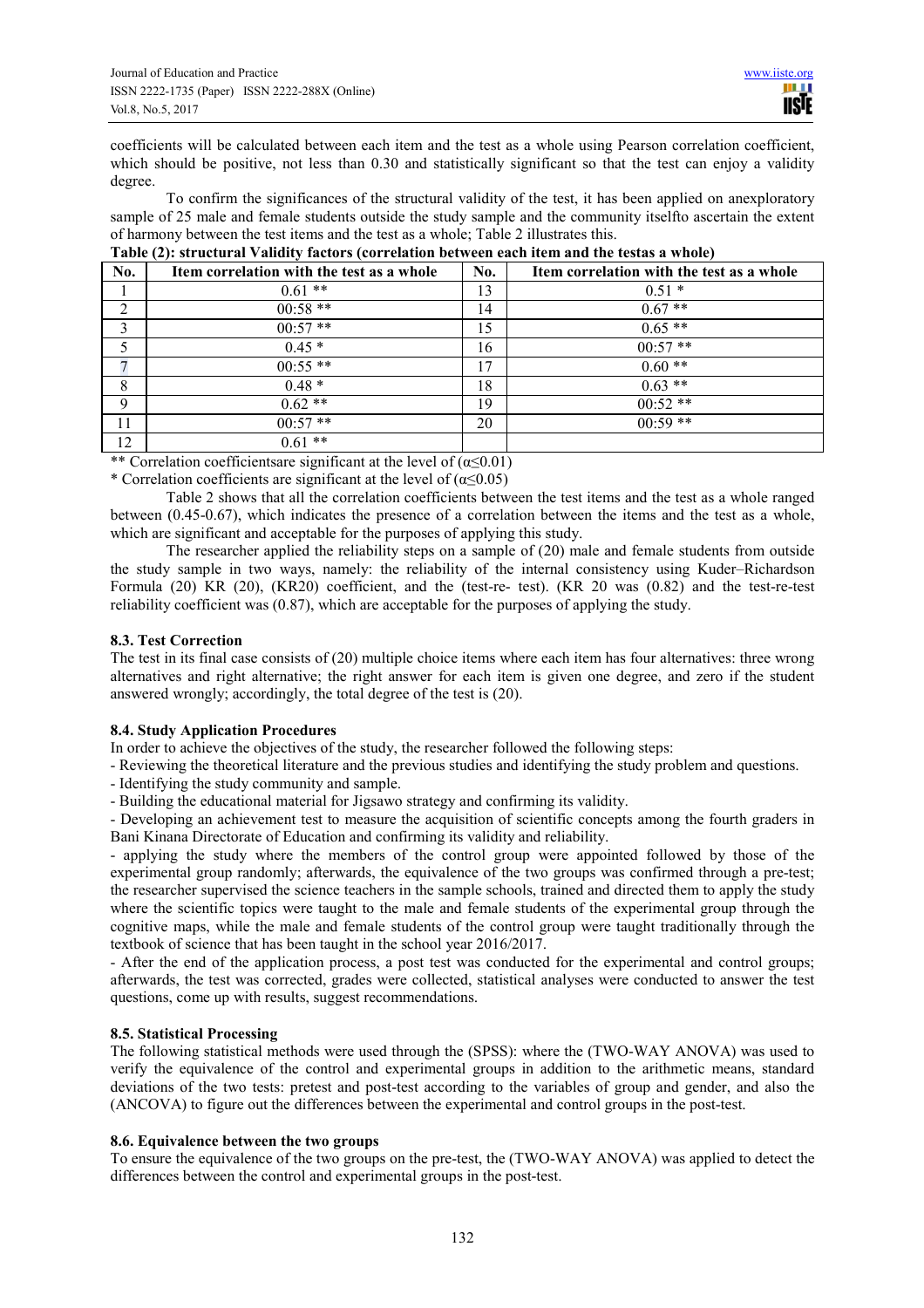| Table 3. (TWO-WAY ANOVA) Results to detect the differences according to the variables of group and |
|----------------------------------------------------------------------------------------------------|
| gender in the post-test                                                                            |

| Source of<br>variation | Sum of<br>squares | Degrees of<br>freedom | Average<br>squares | F<br>Value | <b>Statistical</b><br>significance |
|------------------------|-------------------|-----------------------|--------------------|------------|------------------------------------|
| group                  | l.157             |                       | 1.157              | 0.095      | .759                               |
| Gender                 | 10.225            |                       | 10.225             | 0.841      | .362                               |
| error                  | 802.203           | 66                    | 12:15              |            |                                    |
| <b>Total corrected</b> | 817.843           | 68                    |                    |            |                                    |

table (3) shows the absence of significant differences at the significance level (0.05) for the variable of the group on the post-test as the value of  $(F)$  was  $(0.095)$  by a statistical significance of  $(0.759)$ , and the absence of significant differences at the significance level (0.05) for the variable of genderon the post-test as the value of (F) was (0.841) by a statistical significance of (.362); accordingly, there is an equivalence between the two groups regarding the post-test.

# **9. Study Results and Discussion**

The following is a presentation of the results and discussion of the study according toits hypotheses:

**Hypothesis I: there is an effect for using Jigsaw strategy in teaching science on the acquisition of scientific concepts among the fourth graders of Bani Kinana Directorate of Education.** 

**Hypothesis II: There are no differences for using Jigsaw strategy in teaching science on the acquisition of scientific concepts among the fourth graders of Bani Kinana Directorate of Education.** 

To test these hypotheses, the arithmetic means of both the pre-test and post-test were extracted according to the variables of the group and gender, the amended means and the (ANCOVA) for detecting the differences between the experimental and control groups in the post-test with the presence of the pre-test as a companion variable. Here are the results.

| Table 4. Arithmetic Means and Standard Deviations of the Pre-test and the Post-test and the Amended |  |  |  |  |  |
|-----------------------------------------------------------------------------------------------------|--|--|--|--|--|
| Arithmetic Means According to the Variables of the Group and Gender                                 |  |  |  |  |  |

|                     |         | Pre-test   |           | <b>Posttest</b> | Amended   |                   |
|---------------------|---------|------------|-----------|-----------------|-----------|-------------------|
| group               | Gender  | Arithmetic | standard  | Arithmetic      | standard  | <b>Arithmetic</b> |
|                     |         | Means *    | deviation | <b>Means</b>    | deviation | <b>Means</b>      |
|                     | Males   | 8.12       | 3.94      | 14:00           | 3.57      | 14:02             |
| Control             | Females | 8.39       | 3.52      | 14:00           | 3.41      | 13.98             |
|                     | Total   | 8.26       | 3.67      | 8.13            | 3.44      | 13.99             |
|                     | Males   | 7.35       | 2.76      | 16.94           | 2.33      | 16.94             |
| <b>Experimental</b> | Females | 8.61       | 3.62      | 17:00           | 2.09      | 17:00             |
|                     | Total   | 8.00       | 3.24      | 15:49           | 3.22      | 16.98             |

\* Arithmetic mean of 20 degrees.

Table (3) shows the existence of morphological differences between the pretest and the post test of the experimental and control groups. To detect the statistical significance of such differences, the (ANCOVA) was applied and the effect size was calculated through (Eta Square); Table (5) shows that.

| Table (5): Results of (ANCOVA) for the Detection of Differences between the Experimental and Control |  |
|------------------------------------------------------------------------------------------------------|--|
| Groups in the Post-test with the Presence of the Pre-test and the Effect Size (Eta)                  |  |

| Source of<br>variation    | Sum of<br>squares | Degrees of<br>freedom | Average<br>squares | F)Value | <b>Statistical</b><br>significance | <b>Size Effect</b><br>Eta) |
|---------------------------|-------------------|-----------------------|--------------------|---------|------------------------------------|----------------------------|
| group                     | 155.873           |                       | 155.873            | 18.366  | 0.000                              | .218                       |
| Gender                    | 0.004             |                       | 0.004              | 0.001   | .982                               | 0.000                      |
| <b>Pre-test</b>           | 2.810             |                       | 2.810              | .331    | 0.567                              | 0.005                      |
| error                     | 560.146           | 66                    | 8.48               |         |                                    |                            |
| <b>Total</b><br>corrected | 717.486           | 68                    |                    |         |                                    |                            |

table (5) shows:

there are statistically significant differences at the level of  $(0.05)$  for the variable of the group in the post measurement as the value of  $(F)$  was (18.366) by a statistical significance of (0.000), and the differences were in favor of the experimental group, where the amended arithmetic mean was (16.98), while the amended arithmetic mean of the control group was (13.99); the effect size (Eta Square) was (22%), which is due to the use of (Jigsaw) strategy in teaching science among the students of the experimental group, the role of (Jigsaw) strategy in developing the thinking skills among the students of the experimental group, and helping students connect the meanings of scientific concepts with the cognitive content; this is reflected positively on their understanding and